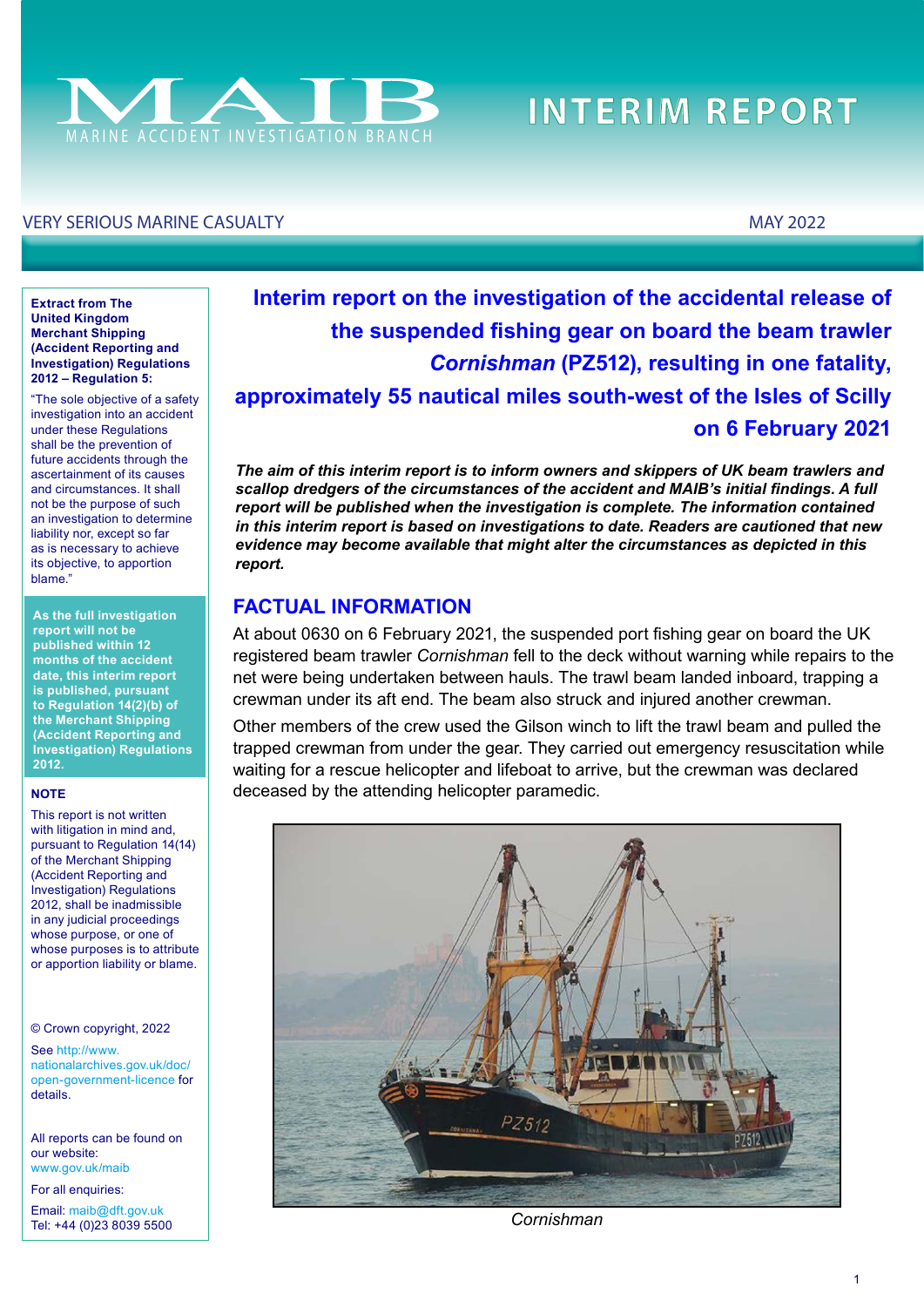### **INITIAL FINDINGS**

The ongoing MAIB investigation found that a chain link in the port fshing gear quick-release mechanism had failed, causing the trawl beam to fall. The 32mm chain link had fractured at the point where it went over a fxed steel pin at the derrick head. The investigation also identifed that the derrick head pin was badly worn. A photograph **(Figure 1)** taken shortly after the accident shows the same mechanism on the starboard side derrick head.

The arrangement of a chain passing over a fixed pin is used for quick-release mechanisms on board many beam trawlers and scallop dredgers that operate in the UK. Similar chain failures have led to fishing gear collapsing on other vessels and chain fractures have been identified during vessel inspections **(Figure 2)**.

The practice of passing lifting chains over fxed pins introduces complex loadings on the chain links. This makes it very difficult to calculate the tensile strength of the arrangement and makes it more susceptible to failure. It is therefore imperative in the short-term that these types of release mechanisms and derrick head pins are subject to regular inspection and replaced at the earliest sign of wear.



**Figure 1:** Starboard side derrick head quick-release mechanism



**Figure 2:** Chain fracture discovered during inspection of a quick-release mechanism on another vessel

### **ONGOING ACTION**

The MAIB's investigation into the accident is ongoing. Further aspects of the material composition and suitability of the quick-release mechanism for use in the sea environment are being analysed and these, along with other safety issues relating to this accident, will be discussed in the fnal report. A draft report of the investigation will be distributed to key stakeholders for a 30-day consultation period in due course.